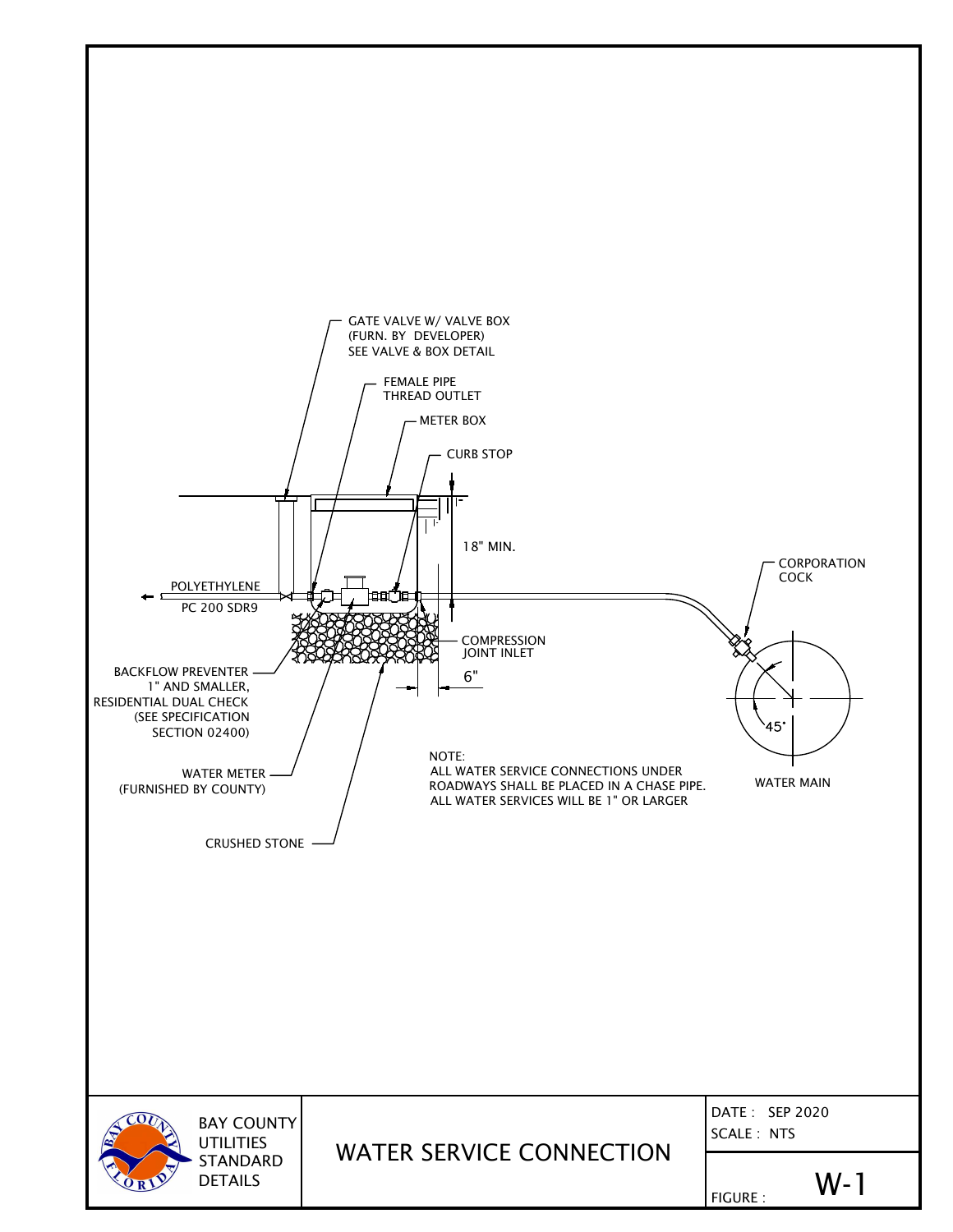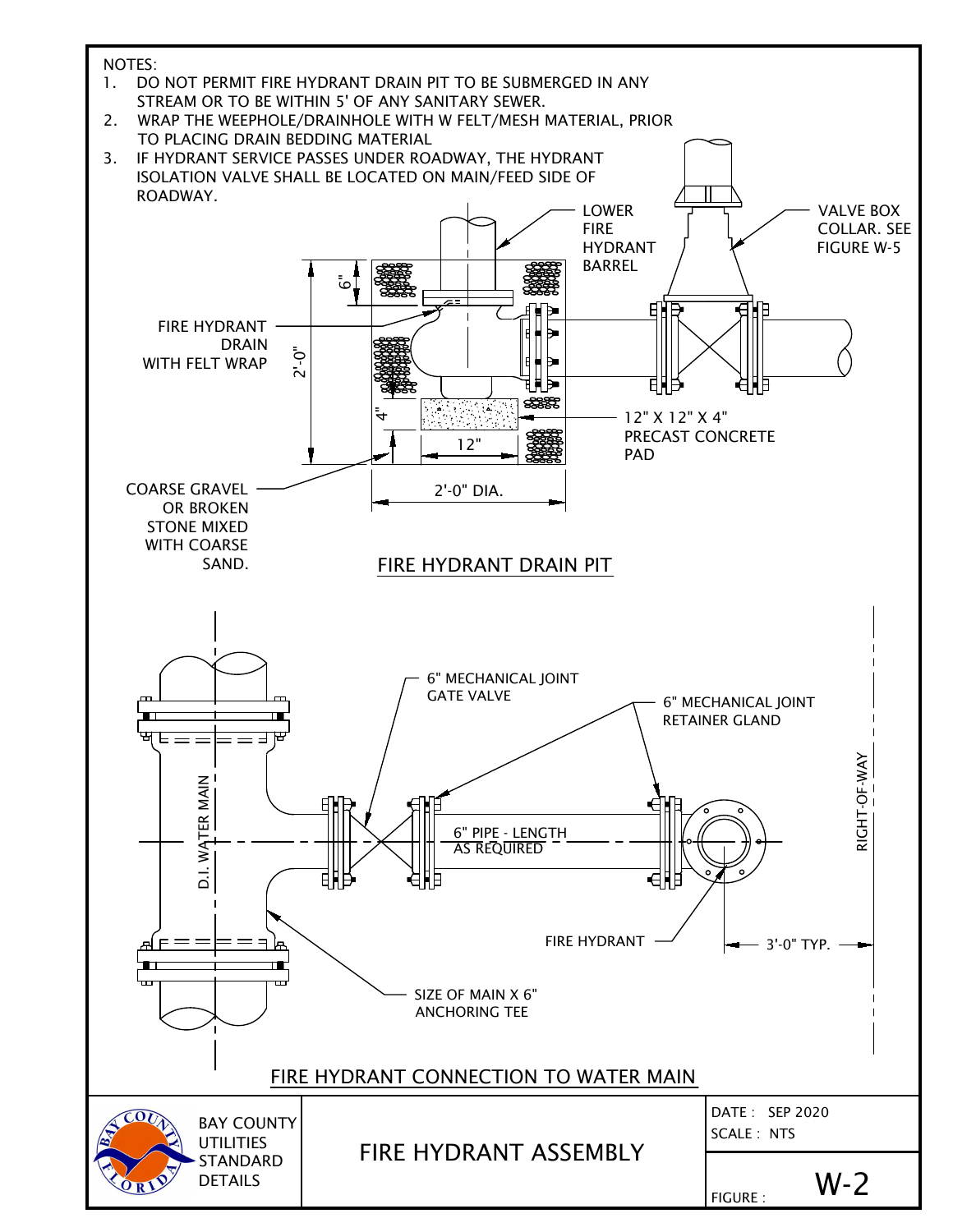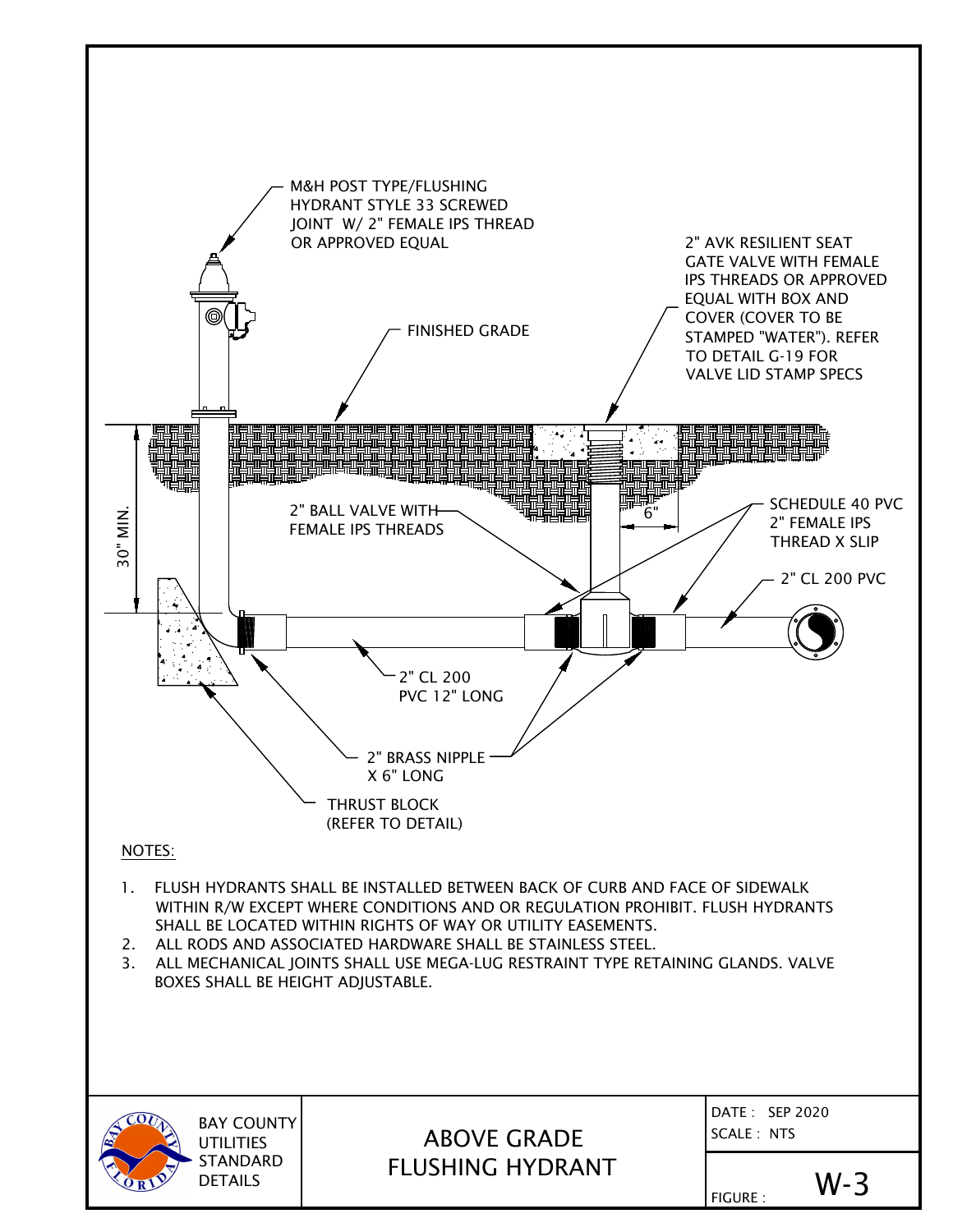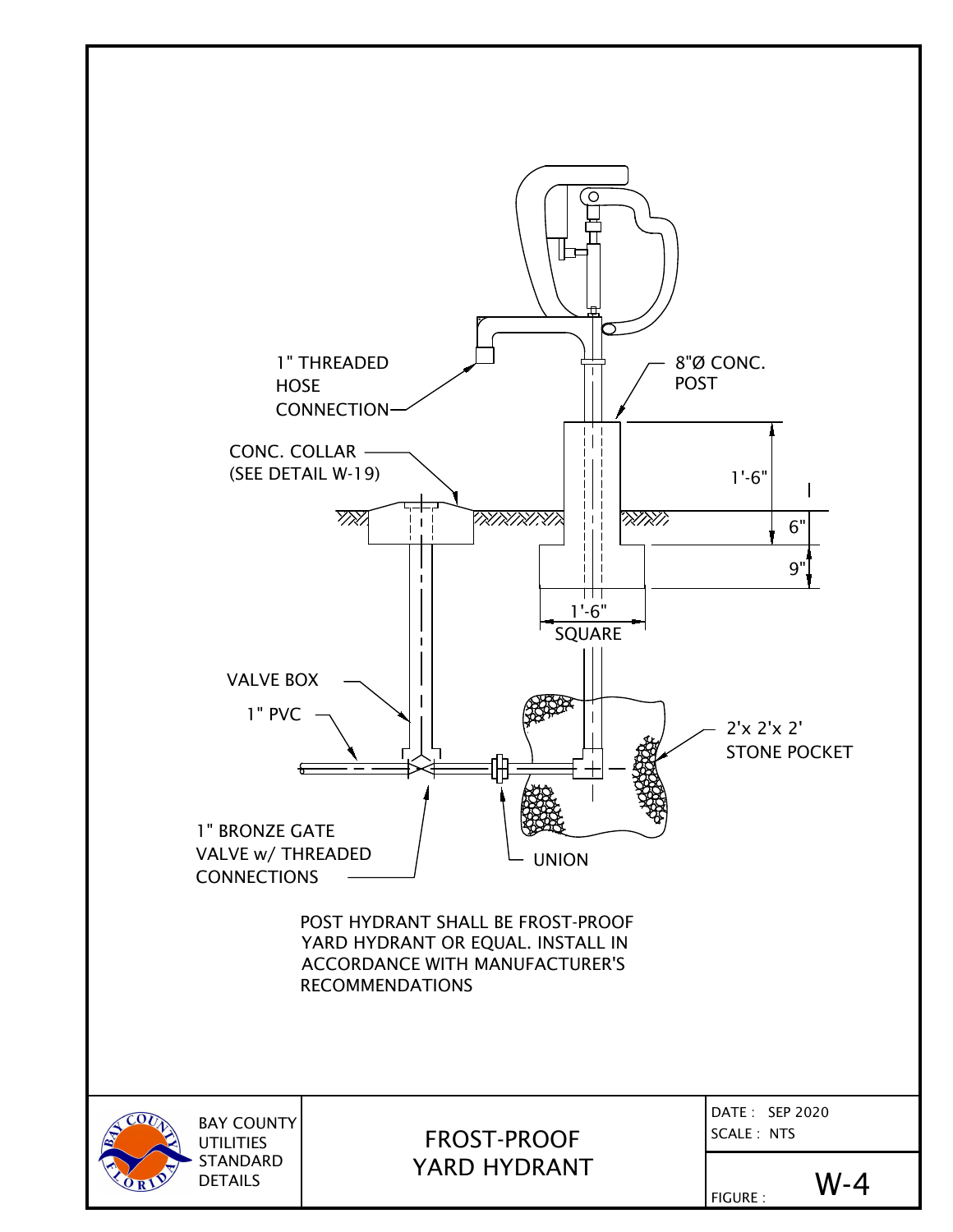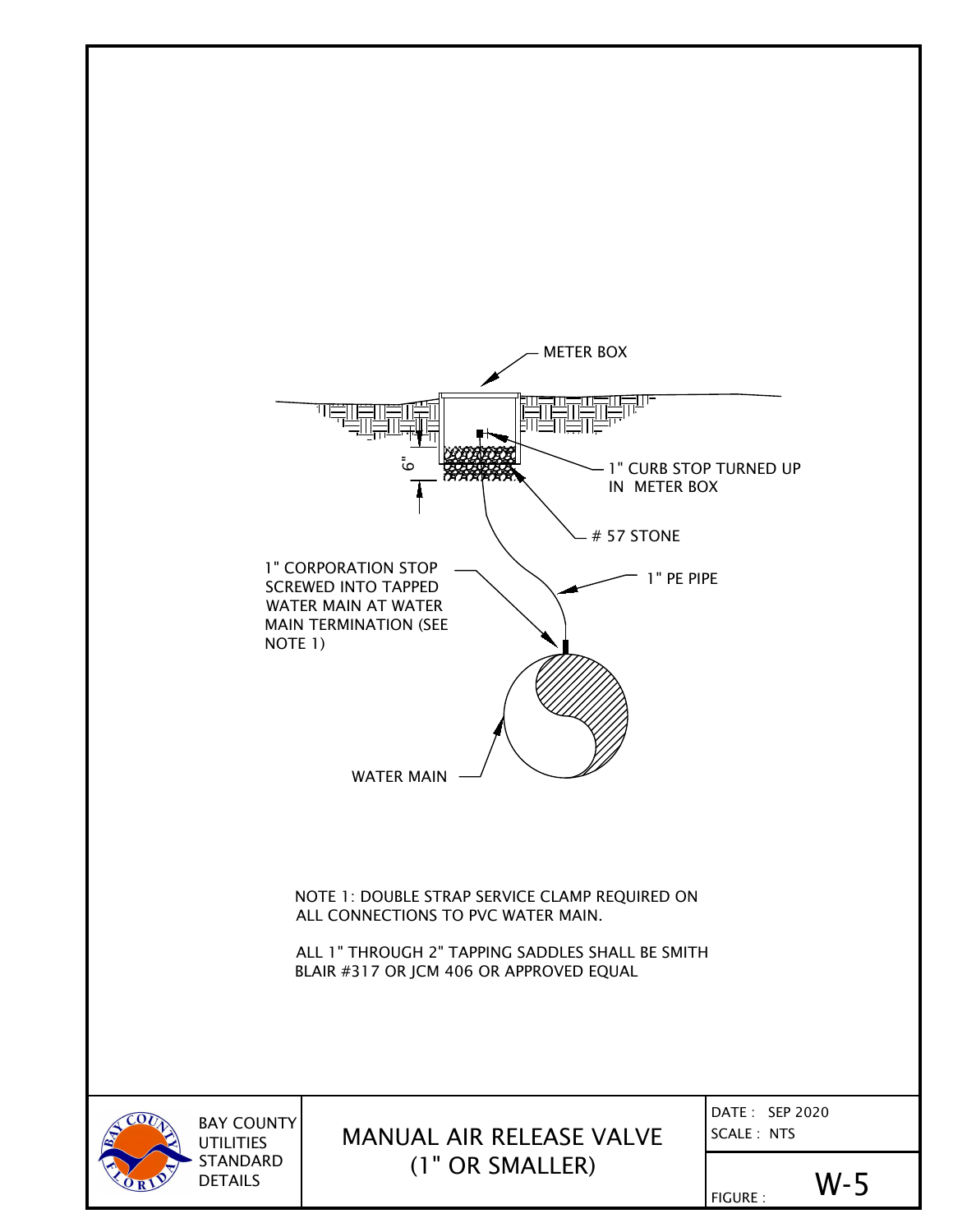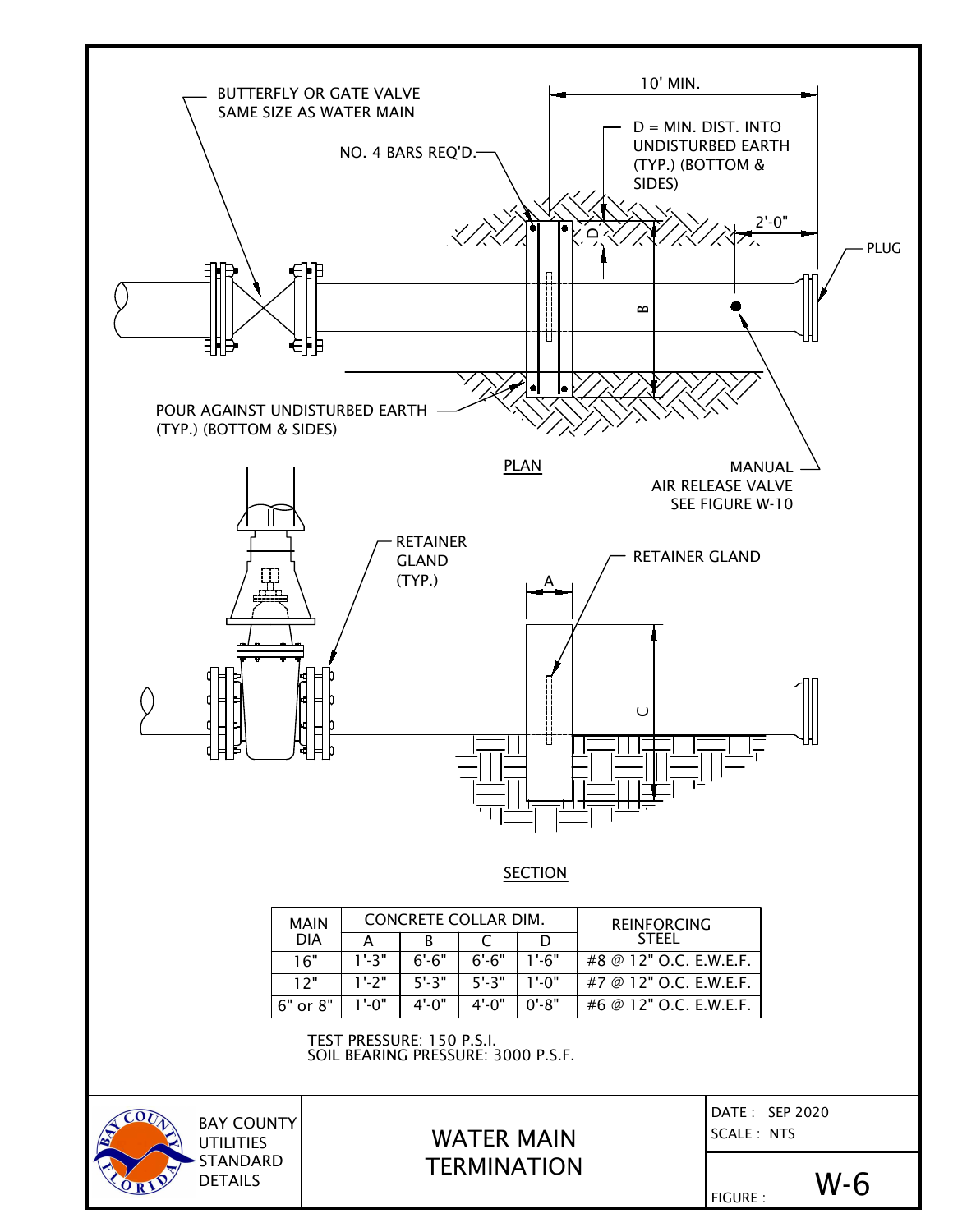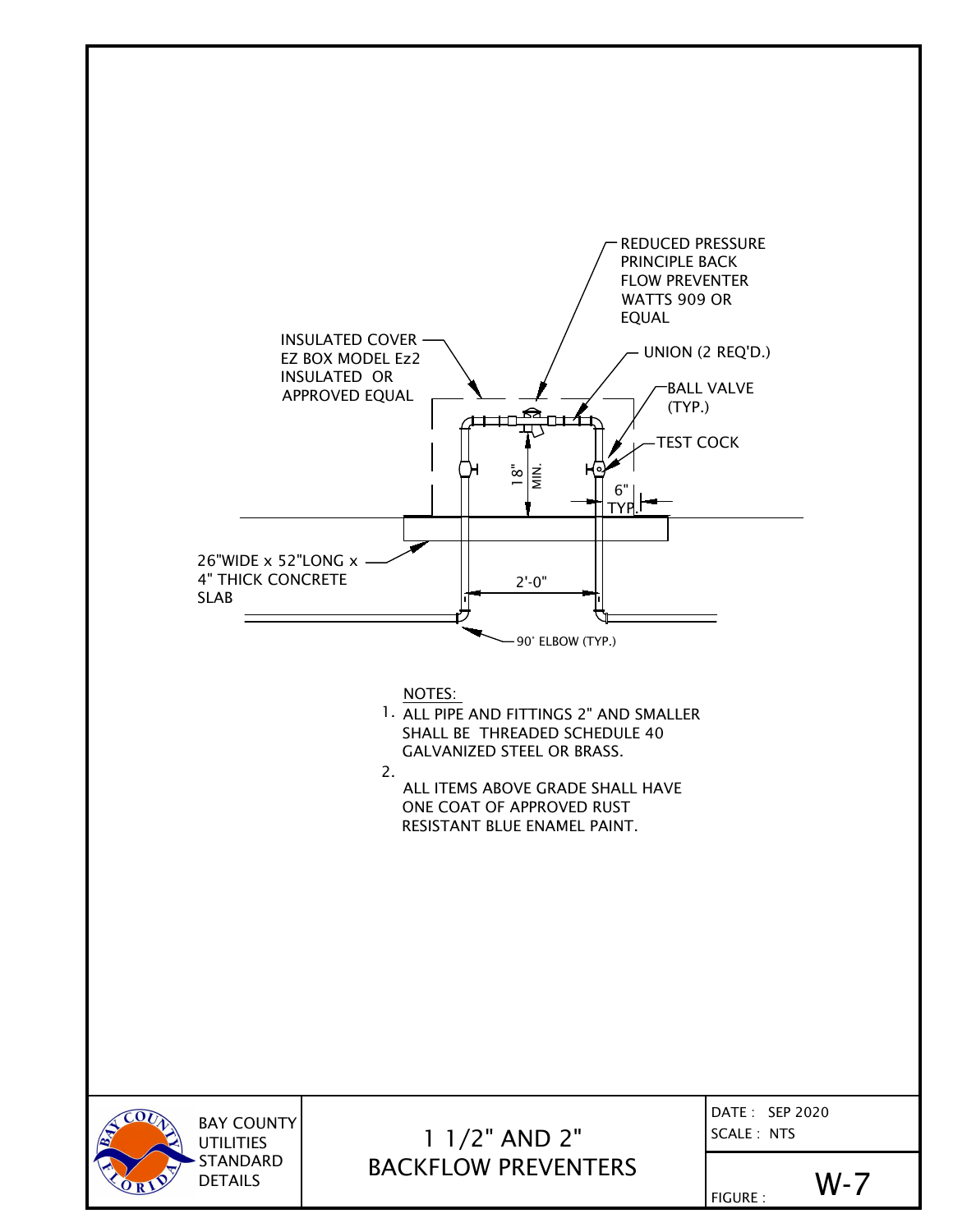

STANDARD DETAILS

WATER METER VAULT (ALL 3" AND LARGER)

 $F_{\text{FIGURE}}$  :  $W - 8$